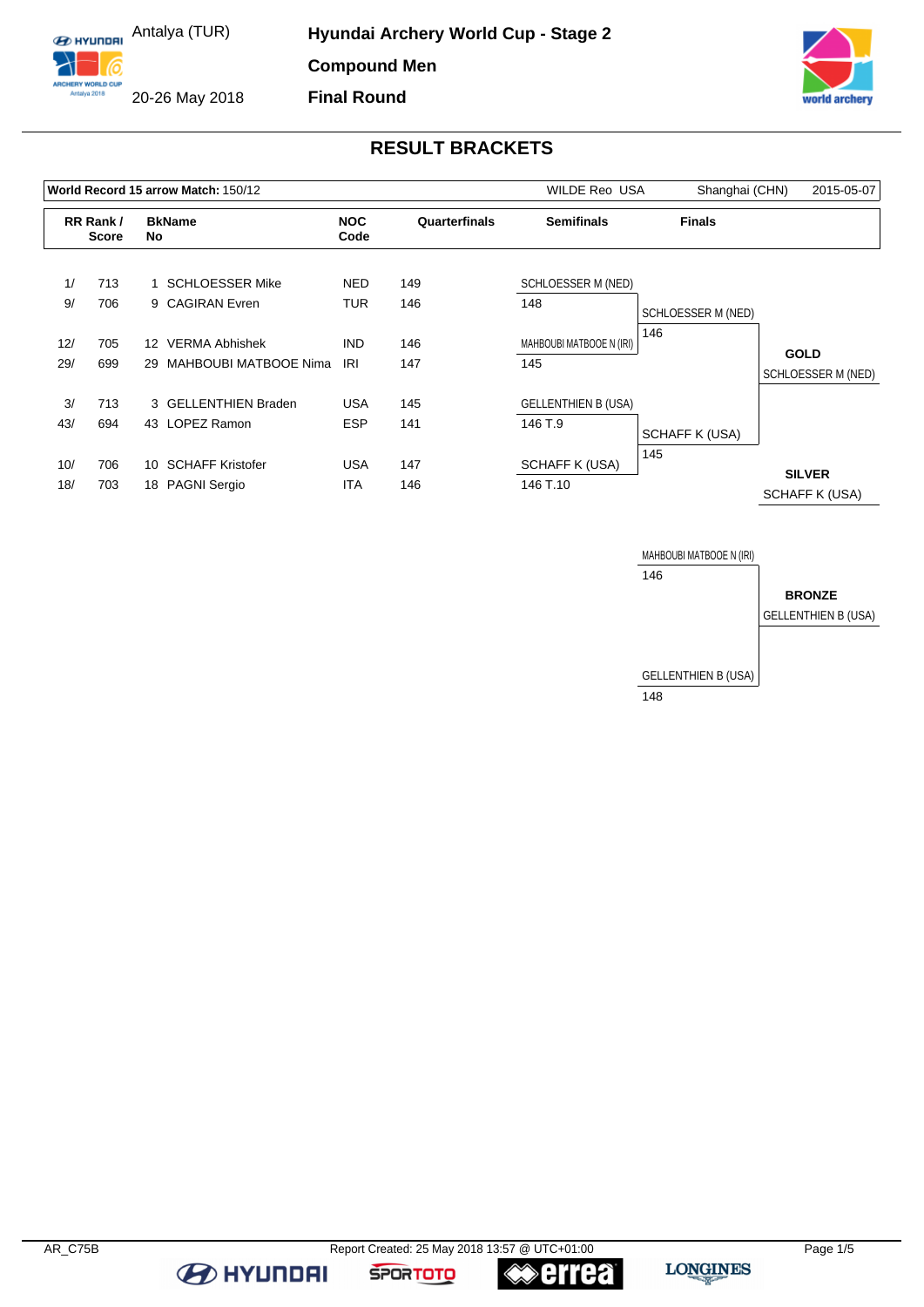ARCHERY WORLD CUF

20-26 May 2018



# **RESULT BRACKETS**

|     |                                |  | World Record 15 arrow Match: 150/12                          |            |                       |                       | WILDE Reo USA            | Shanghai (CHN)     | 2015-05-07         |
|-----|--------------------------------|--|--------------------------------------------------------------|------------|-----------------------|-----------------------|--------------------------|--------------------|--------------------|
|     | RR Rank/<br><b>Score</b><br>No |  | <b>NOC</b><br>1/48<br><b>BkName</b><br>Code<br>Elimin. Round |            | 1/24<br>Elimin, Round | 1/16<br>Elimin. Round | 1/8<br>Elimin. Round     | Quarterfinals      |                    |
| 1/  | 713                            |  | 1 SCHLOESSER Mike<br>pre-seeded in 1/16th                    | <b>NED</b> |                       | SCHLOESSER M (NED)    | SCHLOESSER M (NED)       |                    |                    |
|     |                                |  |                                                              |            |                       | -Bye-                 | 149                      |                    |                    |
|     |                                |  |                                                              |            |                       |                       |                          | SCHLOESSER M (NED) |                    |
| 33/ | 698                            |  | 33 DARUM Andreas                                             | <b>DEN</b> | 141                   | DARUM A (DEN)         |                          | 150                |                    |
| 80/ | 661                            |  | 80 DUMITRASCU Gerard                                         | <b>ROU</b> | 140                   | 144                   | DAMSBO M (DEN)           |                    |                    |
|     |                                |  |                                                              |            |                       |                       | 148                      |                    |                    |
| 81/ | 652                            |  | 81 PRASETYO Indra Prasetyo                                   | <b>INA</b> | 132                   | DAMSBO M (DEN)        |                          |                    |                    |
| 32/ | 698                            |  | 32 DAMSBO Martin                                             | <b>DEN</b> | 146                   | 145                   |                          |                    | SCHLOESSER M (NED) |
| 17/ | 704                            |  | 17 CHOI Yonghee                                              | <b>KOR</b> |                       | CHOI Y (KOR)          |                          |                    | 149                |
|     |                                |  | -Bye-                                                        |            |                       | 143                   | PRZYBYLSKI L (POL)       |                    |                    |
|     |                                |  |                                                              |            |                       |                       | 145                      |                    |                    |
| 65/ | 686                            |  | 65 KHRISTICH Sergey                                          | <b>KAZ</b> | 141                   | PRZYBYLSKI L (POL)    |                          |                    |                    |
| 48/ | 693                            |  | 48 PRZYBYLSKI Lukasz                                         | POL        | 144                   | 145                   |                          | HANSEN S (DEN)     |                    |
| 49/ | 692                            |  | 49 DE KLERK Christian Beyers                                 | <b>RSA</b> | 142                   | DE KLERK CB (RSA)     |                          | 149                |                    |
| 64/ | 687                            |  | 64 VAN DER WALT Isak Dawid                                   | <b>RSA</b> | 141                   | 141                   | HANSEN S (DEN)           |                    |                    |
|     |                                |  |                                                              |            |                       |                       | 146                      |                    |                    |
|     |                                |  | -Bye-                                                        |            |                       | HANSEN S (DEN)        |                          |                    |                    |
| 16/ | 704                            |  | 16 HANSEN Stephan                                            | <b>DEN</b> |                       | 145                   |                          |                    |                    |
| 9/  | 706                            |  | 9 CAGIRAN Evren                                              | <b>TUR</b> |                       | CAGIRAN E (TUR)       |                          |                    |                    |
|     |                                |  | -Bye-                                                        |            |                       | 145 T.9*              | CAGIRAN E (TUR)          |                    |                    |
|     |                                |  |                                                              |            |                       |                       | 147                      |                    |                    |
| 57/ | 689                            |  | 57 SRITHER Chinna Raju                                       | <b>IND</b> | 144                   | LIN HM (TPE)          |                          |                    |                    |
| 56/ | 690                            |  | 56 LIN Hsin-Min                                              | <b>TPE</b> | 145                   | 145 T.9               |                          | CAGIRAN E (TUR)    |                    |
| 41/ | 695                            |  | 41 SITAR Dejan                                               | <b>SLO</b> | 142                   | SITAR D (SLO)         |                          | 145                |                    |
| 72/ | 681                            |  | 72 LIMÅS Joakim                                              | SWE        | 139                   | 146 T.X,X             | SITAR D (SLO)            |                    |                    |
|     |                                |  |                                                              |            |                       |                       | 146                      |                    |                    |
|     |                                |  | -Bye-                                                        |            |                       | DAMBAEV A (RUS)       |                          |                    |                    |
| 24/ | 700                            |  | 24 DAMBAEV Alexander                                         | <b>RUS</b> |                       | 146 T.X,9             |                          |                    | CAGIRAN E (TUR)    |
| 25/ | 700                            |  | 25 DELOBELLE Fabien                                          | <b>FRA</b> |                       | DELOBELLE F (FRA)     |                          |                    | 146                |
|     |                                |  | -Bye-                                                        |            |                       | 145                   |                          |                    |                    |
|     |                                |  |                                                              |            |                       |                       | DELOBELLE F (FRA)<br>146 |                    |                    |
| 73/ | 679                            |  | 73 WIENER Wolfgang                                           | AUT        | 140                   | VAVRO M (CRO)         |                          |                    |                    |
| 40/ | 696                            |  | 40 VAVRO Mario                                               | CRO        | 144                   | 143                   |                          | PEINEAU S (FRA)    |                    |
|     |                                |  |                                                              |            |                       | -Bye-                 |                          | 144                |                    |
|     |                                |  |                                                              |            |                       |                       |                          |                    |                    |
|     |                                |  |                                                              |            |                       |                       | PEINEAU S (FRA)<br>148   |                    |                    |
|     |                                |  | pre-seeded in 1/16th                                         |            |                       | PEINEAU S (FRA)       |                          |                    |                    |
| 8/  | 707                            |  | 8 PEINEAU Sebastien                                          | <b>FRA</b> |                       |                       |                          |                    |                    |

AR\_C75A Report Created: 25 May 2018 13:57 @ UTC+01:00 **B** HYUNDAI

**LONGINES** 



**errea**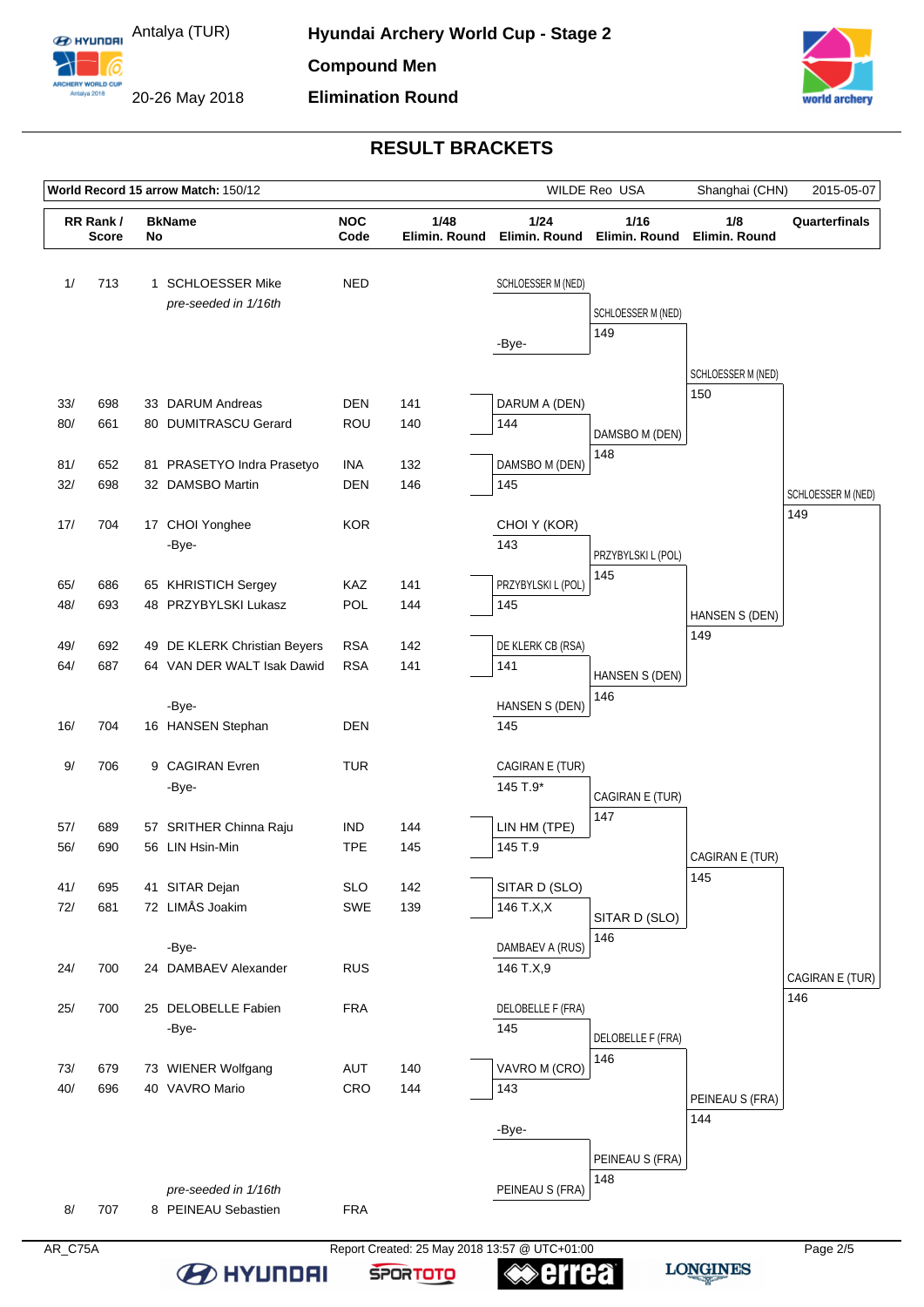ARCHERY WORLD CUF

20-26 May 2018



# **RESULT BRACKETS**

| World Record 15 arrow Match: 150/12 |                          |                                                   |                                                 |                          |                       |                                          | WILDE Reo USA                   | Shanghai (CHN)                  | 2015-05-07                      |
|-------------------------------------|--------------------------|---------------------------------------------------|-------------------------------------------------|--------------------------|-----------------------|------------------------------------------|---------------------------------|---------------------------------|---------------------------------|
|                                     | RR Rank/<br><b>Score</b> | <b>NOC</b><br>1/48<br><b>BkName</b><br>Code<br>No |                                                 | Elimin, Round            | 1/24<br>Elimin. Round | 1/16<br>Elimin. Round                    | 1/8<br>Elimin. Round            | Quarterfinals                   |                                 |
| 5/                                  | 707                      |                                                   | 5 DELOCHE Pierre-Julien<br>pre-seeded in 1/16th | <b>FRA</b>               |                       | DELOCHE PJ (FRA)<br>-Bye-                | DELOCHE PJ (FRA)<br>147         |                                 |                                 |
| 37/<br>76/                          | 696<br>672               |                                                   | 37 KAZEMPOUR Amir<br>76 ZIKIC Stefan            | IRI<br><b>SRB</b>        | 137                   | KAZEMPOUR A (IRI)                        |                                 | DELOCHE PJ (FRA)<br>146         |                                 |
| 28/                                 | 700                      |                                                   | -Bye-<br>28 WILDE Reo                           | <b>USA</b>               | 136                   | 145<br>WILDE R (USA)<br>149              | WILDE R (USA)<br>146            |                                 |                                 |
| 21/                                 | 701                      |                                                   | 21 BOULCH Jean Philippe<br>-Bye-                | <b>FRA</b>               |                       | <b>BOULCH JP (FRA)</b><br>144            | <b>BOULCH JP (FRA)</b>          |                                 | VERMA A (IND)<br>146            |
| 69/<br>44/                          | 684<br>694               |                                                   | 69 AKBAR Yoke Rizaldi<br>44 GHEIDI Majid        | <b>INA</b><br><b>IRI</b> | 143 T.9*<br>143 T.9   | AKBAR YR (INA)<br>141                    | 148                             | VERMA A (IND)<br>148            |                                 |
| 53/<br>60/                          | 691<br>689               |                                                   | 53 TRACHSEL Marcel<br>60 CHEN Hsiang-Hsuan      | <b>GER</b><br><b>TPE</b> | 148<br>144            | TRACHSEL M (GER)<br>148<br>VERMA A (IND) | VERMA A (IND)<br>149            |                                 |                                 |
| 12/                                 | 705                      |                                                   | -Bye-<br>12 VERMA Abhishek                      | <b>IND</b>               |                       | 149                                      |                                 |                                 |                                 |
| 13/                                 | 705                      |                                                   | 13 ELMAAGACLI Demir<br>-Bye-                    | <b>TUR</b>               |                       | ELMAAGACLI D (TUR)<br>148                | ELMAAGACLI D (TUR)<br>148       |                                 |                                 |
| 61/<br>52/                          | 688<br>691               |                                                   | 61 THOMPSON Hamish<br>52 BOSANSKY Jozef         | <b>AUS</b><br><b>SVK</b> | 142<br>144            | <b>BOSANSKY J (SVK)</b><br>146           |                                 | ELZINGA P (NED)                 |                                 |
| 45/<br>68/                          | 694<br>684               |                                                   | 45 PAVLOV Asim<br>68 NAKAMURA Kazune            | <b>RUS</b><br><b>JPN</b> | 141<br>142            | NAKAMURA K (JPN)<br>145                  | ELZINGA P (NED)<br>149          | 144                             |                                 |
| 20/                                 | 702                      |                                                   | -Bye-<br>20 ELZINGA Peter                       | <b>NED</b>               |                       | ELZINGA P (NED)<br>149                   |                                 |                                 | MAHBOUBI MATBOOE N (IRI)<br>147 |
| 29/                                 | 699                      |                                                   | 29 MAHBOUBI MATBOOE Nima IRI<br>-Bye-           |                          |                       | MAHBOUBI MATBOOE N (IRI)<br>146          | MAHBOUBI MATBOOE N (IRI)<br>148 |                                 |                                 |
| 77/<br>36/                          | 671<br>697               |                                                   | 77 PAVITT Benjamin<br>36 VORONOV Dmitrii        | <b>AUS</b><br><b>RUS</b> | 142 T.9<br>142 T.9*   | VORONOV D (RUS)<br>145<br>-Bye-          |                                 | MAHBOUBI MATBOOE N (IRI)<br>146 |                                 |
| 4/                                  | 708                      |                                                   | pre-seeded in 1/16th<br>4 WIENER Nico           | AUT                      |                       | WIENER N (AUT)                           | WIENER N (AUT)<br>146           |                                 |                                 |

AR\_C75A Report Created: 25 May 2018 13:57 @ UTC+01:00 **B** HYUNDAI **errea SPORTOTO**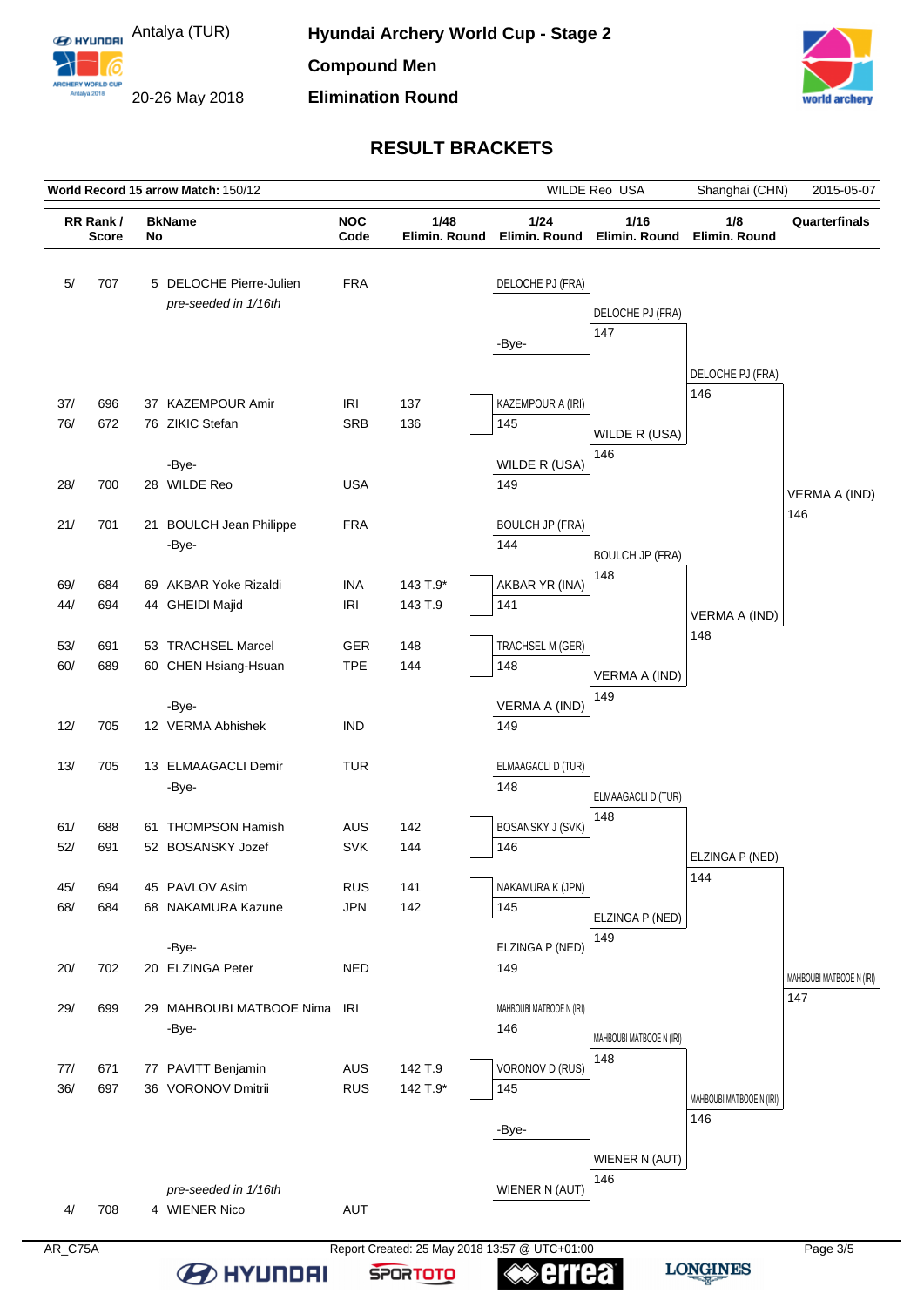ARCHERY WORLD CUF

20-26 May 2018



# **RESULT BRACKETS**

|            | World Record 15 arrow Match: 150/12             |  |                                              |                       |                       |                             | WILDE Reo USA              | Shanghai (CHN)               | 2015-05-07                        |
|------------|-------------------------------------------------|--|----------------------------------------------|-----------------------|-----------------------|-----------------------------|----------------------------|------------------------------|-----------------------------------|
|            | RR Rank/<br><b>BkName</b><br><b>Score</b><br>No |  | <b>NOC</b><br>Code                           | 1/48<br>Elimin. Round | 1/24<br>Elimin. Round | 1/16<br>Elimin. Round       | 1/8<br>Elimin. Round       | Quarterfinals                |                                   |
| 3/         | 713                                             |  | 3 GELLENTHIEN Braden<br>pre-seeded in 1/16th | <b>USA</b>            |                       | <b>GELLENTHIEN B (USA)</b>  | <b>GELLENTHIEN B (USA)</b> |                              |                                   |
|            |                                                 |  |                                              |                       |                       | -Bye-                       | 149                        |                              |                                   |
|            |                                                 |  |                                              |                       |                       |                             |                            | <b>GELLENTHIEN B (USA)</b>   |                                   |
| 35/        | 697                                             |  | 35 WARDHANA Prima Wisnu                      | INA                   | 140                   | BUZEK V (SVK)               |                            | 150                          |                                   |
| 78/        | 670                                             |  | 78 BUZEK Vladimir                            | <b>SVK</b>            | 142                   | 138                         | DELLA STUA V (ITA)         |                              |                                   |
|            |                                                 |  | -Bye-                                        |                       |                       | DELLA STUA V (ITA)          | 145                        |                              |                                   |
| 30/        | 699                                             |  | 30 DELLA STUA Valerio                        | <b>ITA</b>            |                       | 143                         |                            |                              |                                   |
|            |                                                 |  |                                              |                       |                       |                             |                            |                              | <b>GELLENTHIEN B (USA)</b><br>145 |
| 19/        | 703                                             |  | 19 KIM Taeyoon                               | <b>KOR</b>            |                       | KIM T (KOR)                 |                            |                              |                                   |
|            |                                                 |  | -Bye-                                        |                       |                       | 143                         | KIM T (KOR)                |                              |                                   |
| 67/        | 685                                             |  | 67 SOLODOVNIKOV Konstantin                   | KAZ                   | 142                   | SOLODOVNIKOV K (KAZ)        | 142                        |                              |                                   |
| 46/        | 694                                             |  | 46 STROMBERG Linus                           | SWE                   | 140                   | 140                         |                            |                              |                                   |
|            |                                                 |  |                                              |                       |                       |                             |                            | <b>BULAEV A (RUS)</b><br>148 |                                   |
| 51/        | 692                                             |  | 51 BISLA Sangampreet Singh                   | <b>IND</b>            | 146                   | <b>BISLA SS (IND)</b>       |                            |                              |                                   |
| 62/        | 688                                             |  | 62 KLINGNER Lars                             | <b>GER</b>            | 140                   | 143                         | <b>BULAEV A (RUS)</b>      |                              |                                   |
|            |                                                 |  | -Bye-                                        |                       |                       | <b>BULAEV A (RUS)</b>       | 147                        |                              |                                   |
| 14/        | 705                                             |  | 14 BULAEV Anton                              | <b>RUS</b>            |                       | 144                         |                            |                              |                                   |
| 11/        | 705                                             |  | 11 BUDEN Domagoj                             | CRO                   |                       | <b>BUDEN D (CRO)</b>        |                            |                              |                                   |
|            |                                                 |  | -Bye-                                        |                       |                       | 144                         | HAEFELFINGER R (SUI)       |                              |                                   |
|            |                                                 |  |                                              |                       |                       |                             | 143                        |                              |                                   |
| 59/<br>54/ | 689<br>691                                      |  | 59 HAEFELFINGER Roman<br>54 MATZNER Michael  | SUI<br>AUT            | 145<br>142            | HAEFELFINGER R (SUI)<br>146 |                            |                              |                                   |
|            |                                                 |  |                                              |                       |                       |                             |                            | LOPEZ R (ESP)                |                                   |
| 43/        | 694                                             |  | 43 LOPEZ Ramon                               | <b>ESP</b>            | 143                   | LOPEZ R (ESP)               |                            | 148                          |                                   |
| 70/        | 682                                             |  | 70 PUSCA Gigi                                | ROU                   | 138                   | 145                         | LOPEZ R (ESP)              |                              |                                   |
|            |                                                 |  |                                              |                       |                       | ACHILIE O (ROU)             | 145                        |                              |                                   |
| 22/        | 701                                             |  | -Bye-<br>22 ACHILIE Ovidiu                   | <b>ROU</b>            |                       | 142                         |                            |                              |                                   |
|            |                                                 |  |                                              |                       |                       |                             |                            |                              | LOPEZ R (ESP)                     |
| 27/        | 700                                             |  | 27 BRENT-MEEK Reuben                         | <b>RSA</b>            |                       | BRENT-MEEK R (RSA)          |                            |                              | 141                               |
|            |                                                 |  | -Bye-                                        |                       |                       | 146                         | BRENT-MEEK R (RSA)         |                              |                                   |
| 75/        | 676                                             |  | 75 IBRAYEV Nur                               | KAZ                   | 142                   | MARKES I (CRO)              | 148                        |                              |                                   |
| 38/        | 696                                             |  | 38 MARKES Ivan                               | CRO                   | 143                   | 145                         |                            |                              |                                   |
|            |                                                 |  |                                              |                       |                       |                             |                            | BRENT-MEEK R (RSA)<br>145    |                                   |
|            |                                                 |  |                                              |                       |                       | -Bye-                       |                            |                              |                                   |
|            |                                                 |  |                                              |                       |                       |                             | ANDERSON S (USA)           |                              |                                   |
|            |                                                 |  | pre-seeded in 1/16th                         |                       |                       | ANDERSON S (USA)            | 147                        |                              |                                   |
| 6/         | 707                                             |  | 6 ANDERSON Steve                             | <b>USA</b>            |                       |                             |                            |                              |                                   |
|            |                                                 |  |                                              |                       |                       |                             |                            |                              |                                   |

AR\_C75A Report Created: 25 May 2018 13:57 @ UTC+01:00 Page 4/5 **B** HYUNDAI **errea** 

**SPORTOTO**